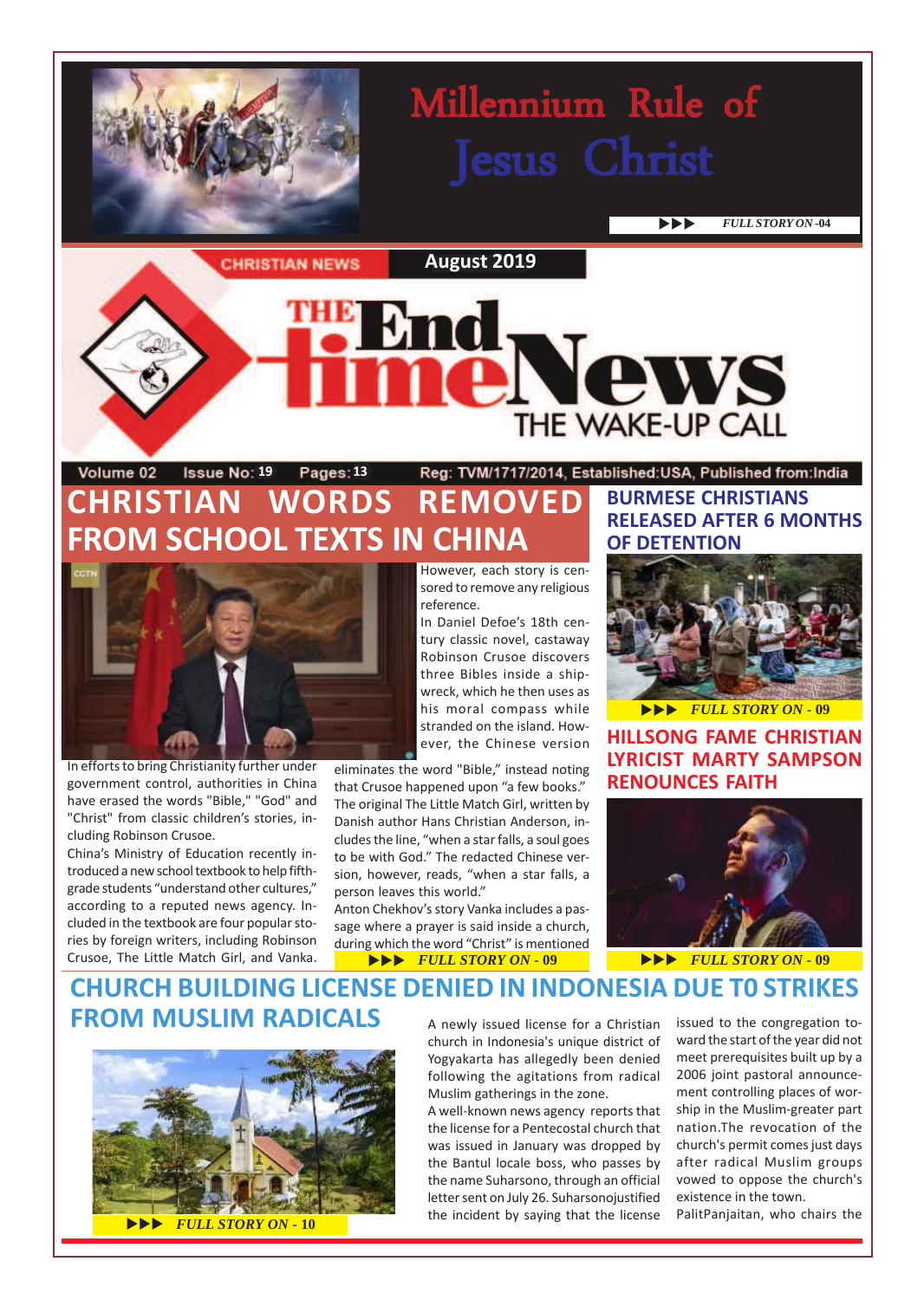





**Rev. Manuel Joseph Th.M.** *Sub-editor, End-Time News*

*There are two priorities for this race. The first is to finish it and the second is to win the prize. Unlike competitions in the world, this is not the one that the contestant can quit in between. Anyone starts this race must finish it and that's the desire of the Lord.*

**C**hristian life has been likened to running a race. This is one of the many athletic metaphors used in the scriptures. Paul, the apostle, has used this analogy a number of times and the most prominent one is found in 1 Corinthians 9: 24-26.

There are two priorities for this race. The first is to finish it and the second is to win the prize. Unlike competitions in the world, this is not the one that the contestant can quit in between. Anyone starts this race must finish it and that's the desire of the Lord. Paul in his final exhortation to the church at Ephesus, as mentioned in Acts 20:24, expressed his firm commitment to the gospel preaching by stating that he was never bothered about the afflictions lurking in wait ahead of him in the mission fields, rather he was driven with the ultimate intention to complete the race with joy. To reach the finishing point with a joyful heart meant a lot to the apostle. Our intention too must not be any less than this! Indeed, the Lord will help us complete it as the Paul himself confirmed this in

Philippians 1:6. How unfortunate can be the case of people who abandon the race in the middle. Paul mentions a few of them in his epistles, Demas in one to remember (2 Timothy 4:10).

2

The second concern in the race is to win the prize. This aspect is mentioned by Paul in 1 Corinthians 9: 24-26. The background, undoubtedly, must have been the Isthmian Games, second in fame only to Olympic Games, held at Corinth every alternative year. He himself must have witnessed the games while his long stay at the city in his second missionary journey. His readers were familiar with the race Paul has in mind, especially the winning part of it. In fact, everyone competes for a prize, but the prize is secured for one person, the winner of the race. Paul urges us to be that winner! Everyone who runs the race diligently wins the prize. The rewards, unlike the game then, we get at the finish line are incorruptible. Paul himself became the best example by pressing towards the goal to get the prize (Philippians 3:14). Do not hesitate, there is a prize for everyone!! *Amen.*

**CHIEF EDITOR Baiju Yacob Edavila USA**

## **SUB EDITORS**

**Manuel Joseph Daniel Jacob EDITORS**

**Pastor A Anilkumar Rev. Joseph Chacko Sis.Sherly**

## **EDITORIAL BOARD**

### **MANAGER Bovas Sreekaryam CO-ORDINATORS**

**John Francis (Dallas) Br.Syam Sis.Saritha Sis.Simi Sis.Lesley Yacob**

## **REPORTERS**

**Miniesh Kumar(Baharin) Pastor Stephen**

**Disclaimer**

## **ADVISORY BOARD**

**Pastor Shibu Thomas USA Pastor Asokan Eranakulam M.Jacob Trivandrum**

#### **USA PO.box 125 Wheat land,6920.S. manin st Oklahoma box zip code-73097 PH-(405) 745-786(H) Mob-001(405)778-4341(Whats app)**

*The views expressed in this online newspaper are those of the authors and do not necessarily reflect the position of HSM End Time News. The online newspaper will not bear any responsibility whatsoever for them. The images used in the newspaper have been downloaded from the Internet and we acknowledge that the copyright of those images remain with the original owners. HSM End Time News does not claim any copyright for them and does not intend to use them for commercial purposes.*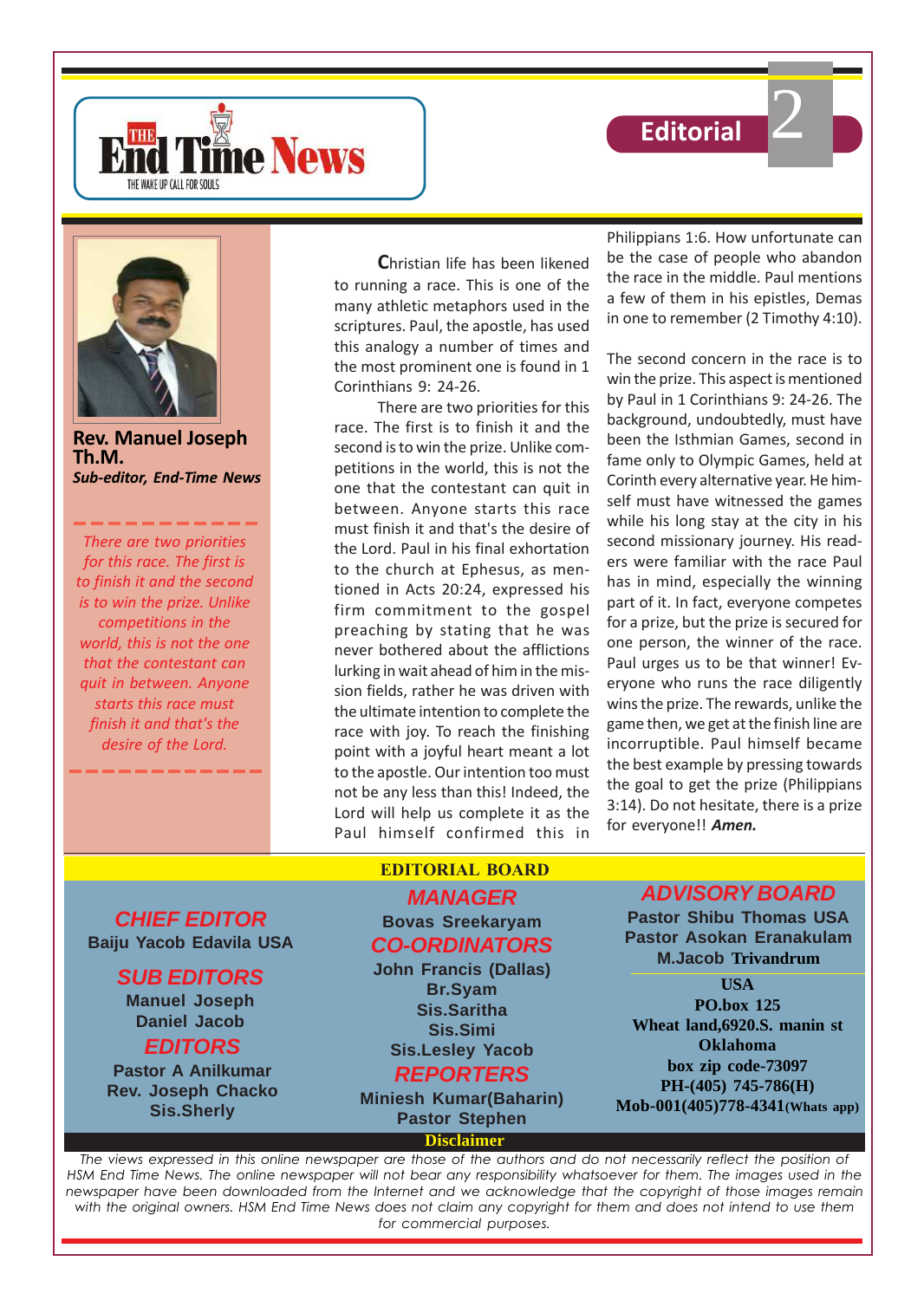



3

# **RELIGIOUS FREEDOM: CHRISTIANS AND MUS-LIMS CONTINUE TO BE THE MOST PERSECUTED GROUP: PEW RESEARCH**

**G**overnment restrictions on religion have increased across the globe — and Christians and Muslims are persecuted in more countries than any other religious group, Pew Research Center has found. Pew's report, titled "A Closer Look at How Religious Restrictions Have Risen Around the World," covered a 10-year span, from 2007 to 2017, and studied 198 countries.

The study, released recently, reveals that Christians are the most-harassed religious group in the world, facing persecution in 143 countries. Muslims are not far behind, with reports of religious persecution in 140 countries in 2017. Jews, the third-most targeted group, were persecuted in 87 countries.

"Over the decade from 2007 to 2017, government restrictions on religion—laws, policies and actions by state officials that restrict religious beliefs and practices—increased markedly around the world," stated the researchers. "And social hostilities involving religion—including violence and harassment by private individuals, organizations or groups—also have risen since

#### 2007."

Unsurprisingly, Christians and Muslims suffered the most harassment in the Middle East-North Africa region, while the Asia-Pacific region showed the second-highest levels of Christian persecution. The number of highly-populated countries, like China and Russia, that impose "high" or "very high" levels of restriction rose from 40 to 52 over the decade.

But government restrictions on religion have also increased in democracies: Overall, Europe saw the biggest increase in restrictions, with its score doubling over the decade of the study.Pew found that a growing number of European countries have placed restrictions on religious dress, while countries like Spain have restricted public preaching and proselytizing by various religious groups.

While the Americas was the region with the fewest restrictions and hostilities, government limits on religious activities still saw a significant increase. Over the period of the study, the number of countries in the Americas with government restrictions on religious activities jumped from 16 to 28.The U.S. score on hostilities related to religious norms, which had been 0.0 in 2007, increased to 4.0 by 2017.The report noted, "The U.S. also ranked among the highest-scoring countries in this category (individual and social group harassment) in 2017, in part because of the 'Unite the Right' rally in Charlottesville, Virginia, where white supremacists were protesting the removal of a Confederate statue from a park. Protesters expressed anti-Semitic and racist sentiments, displaying swastika flags and chanting 'Jews will not replace us!'"

Overall, countries with the highest levels of restrictions were China, Iran, Russia, Egypt and Indonesia. Countries with the lowest levels were South Africa, Japan, the Philippines, Brazil and South Korea. According to Pew, in only 26 countries (13%) are all religious groups "generally treated the same."

The Pew report came as the U.S. State Department hosted a three-day Ministerial to Advance Religious Freedom in Washington, D.C. Attended by government officials, religious leaders, and other participants from regions around the world, the summit was touted as the largest of its kind ever held.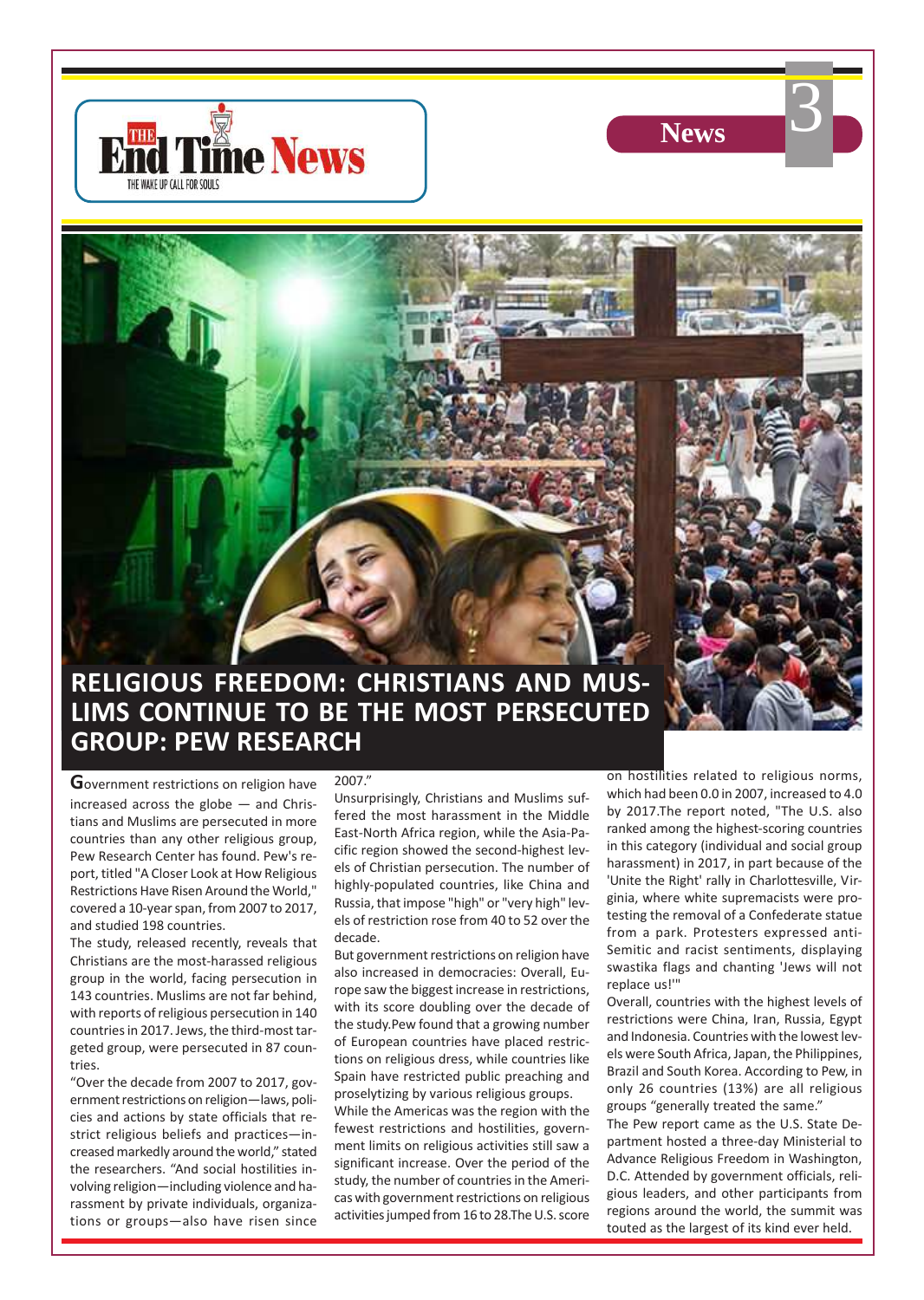





**Rev. Dr. VICTOR SOLOMON ISAAC**

Our Lord Jesus Christ will be the supreme ruler and King of King and Lord of Lords. All the nations of the world will serve and worship only Jesus Christ.



**T**he magnificent coming of Jesus, the Messiah, has been prophesied by almost every prophet in the Bible (Jude 15, Matthew 24:30,31; Daniel 7:13,14; Zechariah 12:10, 13:1, 14:4). After the last bowl judgment is given by God Almighty to the earth (the Battle of Armageddon), the Lord Jesus Christ will come back to earth to put an end to Satan, Antichrist and the False Prophet. They will be throw into the lake of fire with fire and brimstone.

Our Lord Jesus Christ will be the supreme ruler and King of King and Lord of Lords. All the nations of the world will serve and worship only Jesus Christ. His Kingdom will

never be broken or destroyed because His Kingdom which will be established in the earth will put an end to all Kingdoms and power.

The character of His Kingdom will be Holiness (refer to Zechariah 14:20, Daniel 7:13, 14 and Daniel 2:44). At this point of a thousand year's rule of our Lord Jesus Christ, this will be literally heaven on earth. His Kingdom will be justice, righteousness, and peace (no more wars). His goverment will be a goverment which the world has never seen before (refer of Isaiah 9:6,7). "And the LORD shall be king over all the earth: in that day shall there be

 $\blacktriangleright\blacktriangleright\blacktriangleright$  *FULL STORY ON* - 06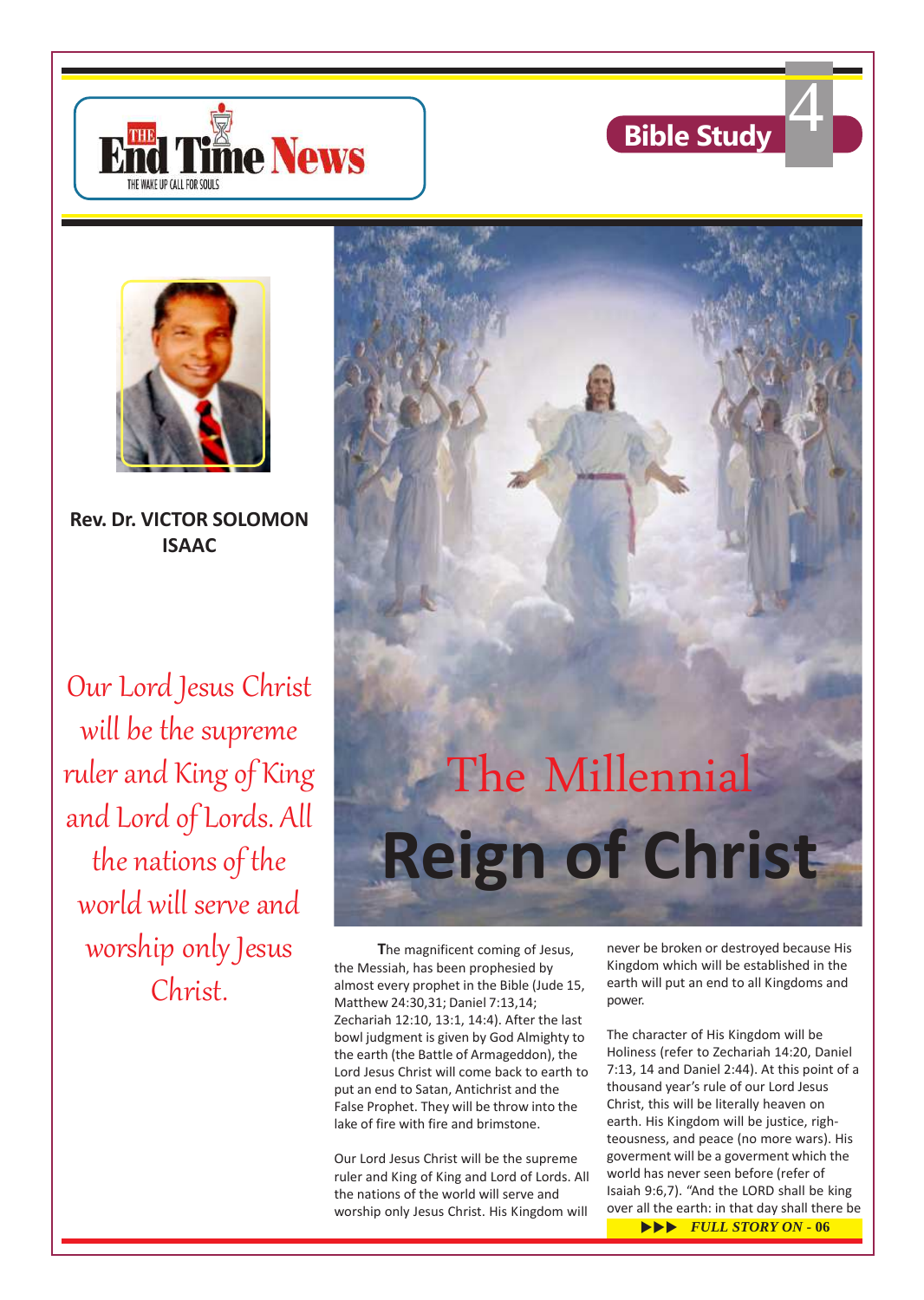





**T**his procession is the story of a mother's never ending grief. There are people thronging around. Her only son, a young man, the joy and the comfort of a family, is no more! When her husband died at her young age, making her a widow, she had grounded all her aspirations and expectations on him. But all hopes vanished as the angel of death snatched him away from her hands. We read this tale of sorrow in Luke 7: 11-17.

Behold, little afar, on the other end of the road, there is another procession closing against. This one is not a lamenting one, rather one of celebration, hope and deliverance. Jesus is the leader of the crowd. The disciples are walking alongside him too. When they reached near the

funeral procession, Jesus noticed the body of the boy carried on the casket and his weeping mother. He comforted her and said "do not weep". Then he moved towards the bier and those who carried it stood still. Those who rushed the body to the graveyard, those who mourned along the road, those who accompanied in sorrow, had to remain still when Jesus touched. Jesus raised the young man from the dead and handed him over to his mother alive.

 $\frac{1}{\sqrt{2}}$ 

Dear friend, when you lose all your hopes, when the future of your children move towards the graveyard of helplessness, when you are tired and desperate, unable to be comforted by anyone, you must look at Jesus who can stretch His wonder working hands towards you! Those who are carrying you will



**Pastor Shibu Thomas Oklahoma, USA**

stop. The dead will rise. Everything taken away from you will crease to move another step and the Lord will transform the processions of lamentations in your family into the processions of joy unspeakable! May the wonder working God move His Mighty hands for you!!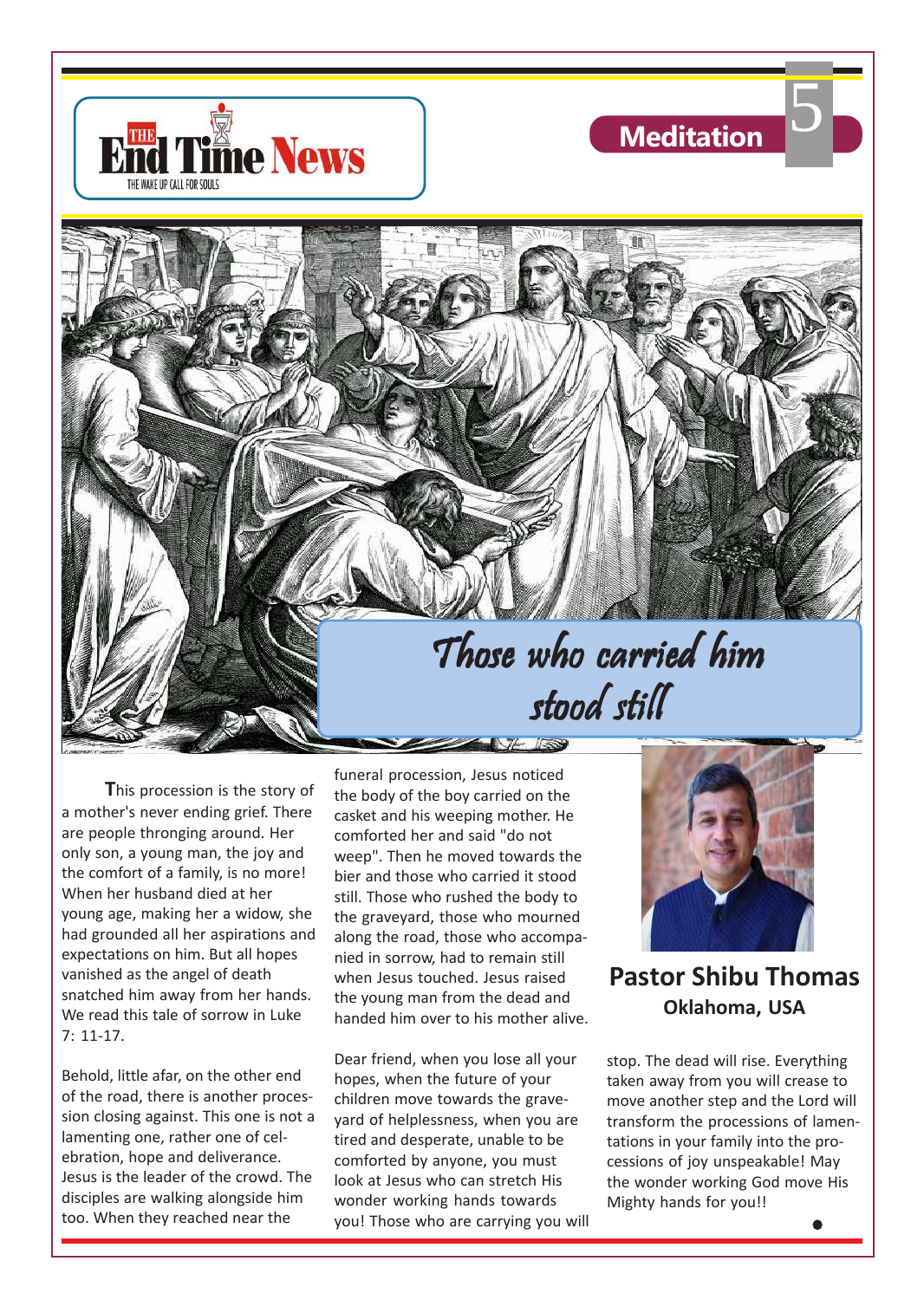

 $\bullet$ 

6



#### **EVEL STORY ON - 04**

one LORD, and his name one''. - Zechaiah 14:9(KJV) "When the Son of man shall come in his glory, and all the holy angels with him, then shall he sit upon the throne of his glory: And before him shall be gathered all nations: and he shall seperate them one from another, as a shepherd divide his sheep from the goats: And he shall set the sheep on his right hand, but the goats on the left. Then shall the king say unto them on his right hand, Come, ye blessed of my Father, inherit the Kingdom prepared for you from the foundation of the world. Then shall he say also unto them on the left hand, Depart from me, ye cursed, into everlasting fire, prepared for the devil and his angels: and these shall go away into everlasting punishment: but the righteous into life eternal" Mathew 25:31- 34, 41 and 46 (KJV).

It would be terrible and outrageous to be cast into the Hell even after undergoing seven years of Tribulation. Salvation will no more be offered to those who have accepted the mark of the Beast. Unquestionably, there is no way to flee for those who refuse to accept the Lord's way. Many prophets told of this blessed millennial time. "And, behold,the glory of the God of Israel came from the way bof the east: and his vioce was like noise of many waters: and the earth shined with his glory. So the spirit took me up, and brought me into the inner court; and, behold, the glory of the LORD filled the house." Ezekiel 43:2,5 (KJV). "And the LORD shall be king over all the earth: in that day shall there be one LORD, and his name one. And it shall come to pass, that every onethat is left of all the nations which came against jerusalem shall even go up from year to year to worship the king, the LORD of hosts, and to keep the feast of tabernacles" Zechariah 14:9, 16 (KJV). "And it shall come to pass in the last days, that the mountain of the LORD's house shall be established in the top of the moutains, and shall be exalted above the hills; and all nations shall flow unto it. And many people shall go and say, Come ye, and let us go up to the mountain of the LORD, to the house of the God of jacob ; and he will teach us of his ways, and we will walk in his paths: for out of Zion shall go forth the law, and the word of the LORD from Jerusalem". Isaiah 2:2,3,

11:9 (KJV). "At that time they shall call Jerusalem the throne of the LORD; and all the nations shall be gatherd unto it, to the name of the LORD, to Jerusalem: neither shall they walk any more after the imaginations of their evil heart". Jeremiah 3:17 (KJV).

The kingdom that will be set up by the God of heaven will never be destroyed (Daniel 2:44) Jesus Christ will rule from Jerusalem and His Kingdom will last forever. Zachariah 14 defines there will be one Lord and His name will be one. He will rule the earth entirely. No more it is man managed but this completely established by our Lord Jesus Christ will be the supreme King, ruler of all people. All the nations will serve Jesus Christ and wil worship Jesus Christ. "In my vision at night I looked, and there before me was one like a son of man, coming with the clouds of heaven. He approached the Ancient of Days and was led into his presence. He was given authority, glory, and sovereign power; all peoples, nations, and men of every language worshipped him. His dominion is an everlasting dominion that will not pass away, and his kingdom is one that will never be destroyed" Daniel 7:13,14 (NIV-UK).

According to issah 9:6,7,this will be the time of haven established on the earth and it is entirely controlled by the Lord Jesus himself. Justice, righteousness, peace (no more wars) will be established and the whole goverment system in this world will be shouldered by our Lord Jesus. According to Zechariah 8:3, literally the Lord Jesus will be dwelling in the midst of Jerusalem and Jerusalem will be called the holy city/ mountain of God. Once again, I repeat, literally Lord Jesus will rule this earth from Jerusalem and not from heaven. Those who died as martyrs at tribulation period will come to life, and have an exceptional position in the Kingdom and reign with Christ a thousand years. (Revelation 20:4,5). This Kingdom on earth will carry on for 1000 years, following which the earth will be destroyed and new heaven and earth will be formed by God. Satan will be thrown into the Lake of fire, to be tormented everlastingly.

You are cordially invited to send submissions to The End Time News magazine, including articles, short stories, poems, cartoons, etc. If you would like to contribute, please contact us at our email address :

**Submissions Invited**

harvestingsoulsmission@gmail.com

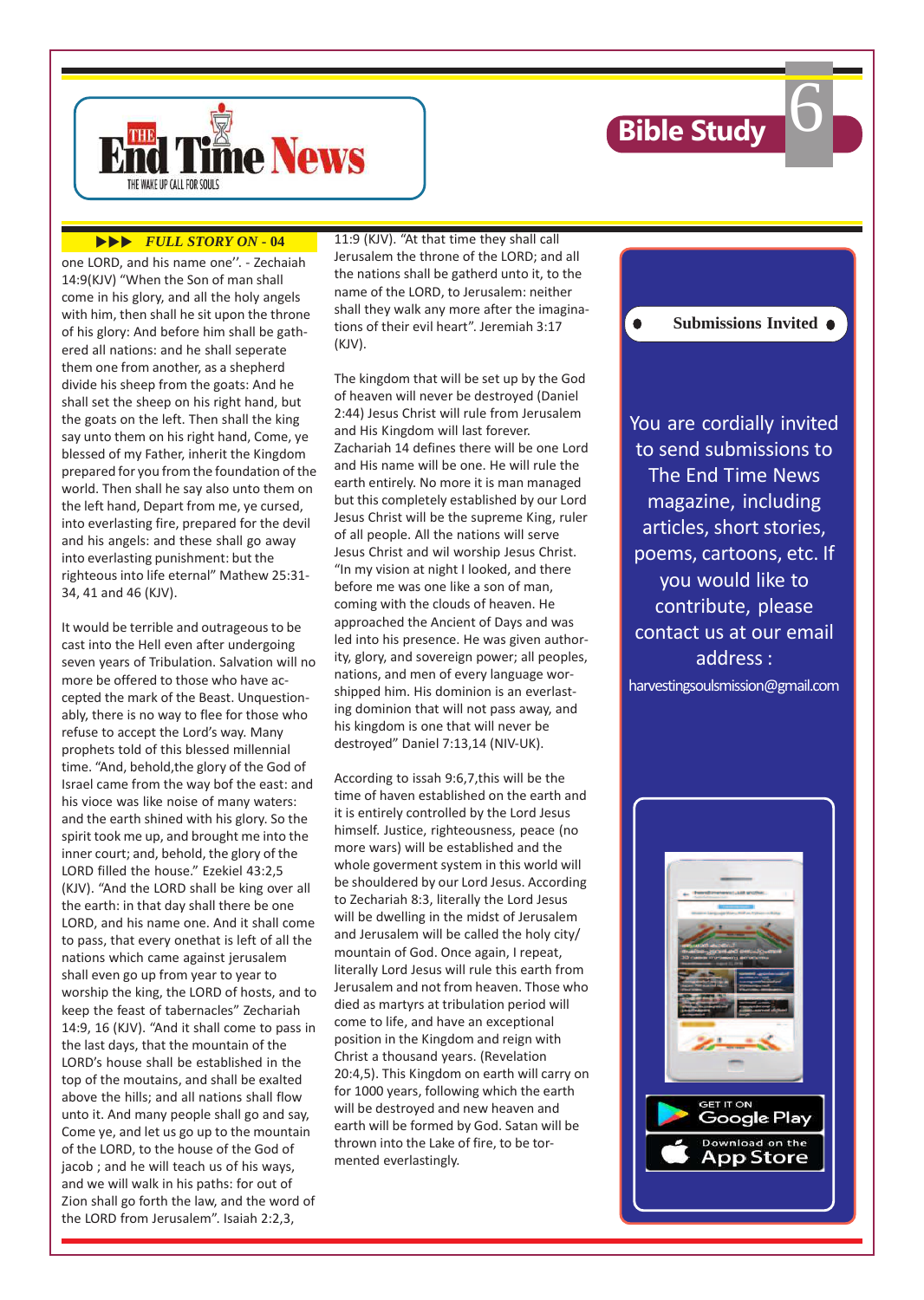**MOTIVATION**

7





**Sis.Glory Joseph**

**S**tump is the part of a plant and especially a tree remaining attached to the root after the trunk is cut off. It may not be visible from a distance buttends to sprout back up in favorable condition. So, is the case with bitterness. Stump of bitterness may sprout back up in our lives. Like other toxic behaviors such as anger, unforgiveness, jealousy, bitterness is on the rise among Christian community. If left unchecked, it could cause mental, emotional and physical consequences.

Stump of bitterness may be caused due to something someone said to you, done to you, or could be result of your perception. All of us have encountered this experience at some time in our life. Person sitting in the pew in front of you in the church may have a stump of bitterness. Bitterness is caused due to unforgiveness. It does not happen overnight. Unforgiveness leads to anger which turns into bitterness. Asking forgiveness or apologizing superficially will make the trunk of bitterness disappear in the eyes of others. Forced and fake apologies are on the rise. This may lead an outward fixing of a problem. If the apology is not genuine, the stump is left behind.

Mental consequences of bitterness include isolation, loneliness. Believers pull away from assemblies, gatherings as they don't want to face the other person. Their courage may be drained that they don't have the strength to face others. They may behave irrationally. They find fault in others and are very critical of others. They may also feel emotionally drained. Sadness, tears, feeling of pity may overtake them. They may live with a heavy heart. Weight of bitterness is so heavy that they toss and turn at night and have disturbed sleep. They get accustomed



# Uprooting stump of bitterness

to this feeling. They take this feeling for granted and live with it. A believer's face that is supposed to emit fragrance of love, joy and peace is now covered with sadness. Or, they may walk around with a mask of happiness. Physical consequences of leaving a stump of bitterness in our lives could cause insomnia, higher blood pressure, and weaker immune system.

Breaking out in small groups, sessions give opportunities to speak your heart. Sharing your stories, experiences with others give you opportunity to open. It opens your eyes and hearts to see others who are in similar situations, predicament. It allows us to see the imperfections in others. Are we ready to forgive the imperfections, shortcomings of your brother, sister or a young person? May God grant us the humbleness towards them with gratitude and joy. Let us embrace them with joy as the peace of God fill their hearts. Let their hearts enjoy a season of peace. Let the holy spirit erase their memories of bitterness. If you are carrying a stump of bitterness in your heart, recognize it, and take time to ask for forgiveness. Let this be a sincere move.

Let us work together to uproot the stumps of bitterness from our families, schools, colleges and our churches. God wants to set us free from this bitterness. If left unchecked, it will sprout and grow into a big tree that cannot be uprooted easily. It

Person sitting in the pew in front of you in the church may have a stump of bitterness. Bitterness is caused due to unforgiveness. It does not happen overnight.

takes a joint effort to uproot the stumps of bitterness. Use the shovel of love, kindness, forgiveness to uproot it. Uproot it before it starts to put out shoots. Use the pattern of Jesus while forgiving others. If God of Heaven, Creator of this universe chose to forgive you, and adopt you into his family, what stops you from forgiving another mortal like you.

Let us work together to remove stumps of bitterness from our siblings, children, families, loved ones, friends, co-workers and our fellow believers. Let the sweetness of our Christian love help dilute the bitterness out. Strive for peace with everyone, and for the holiness without which no one will see the Lord. See to it that no one fails to obtain the grace of God; that no "root of bitterness" springs up and causes trouble, and by it many become defiled. (Hebrews 12:14–15).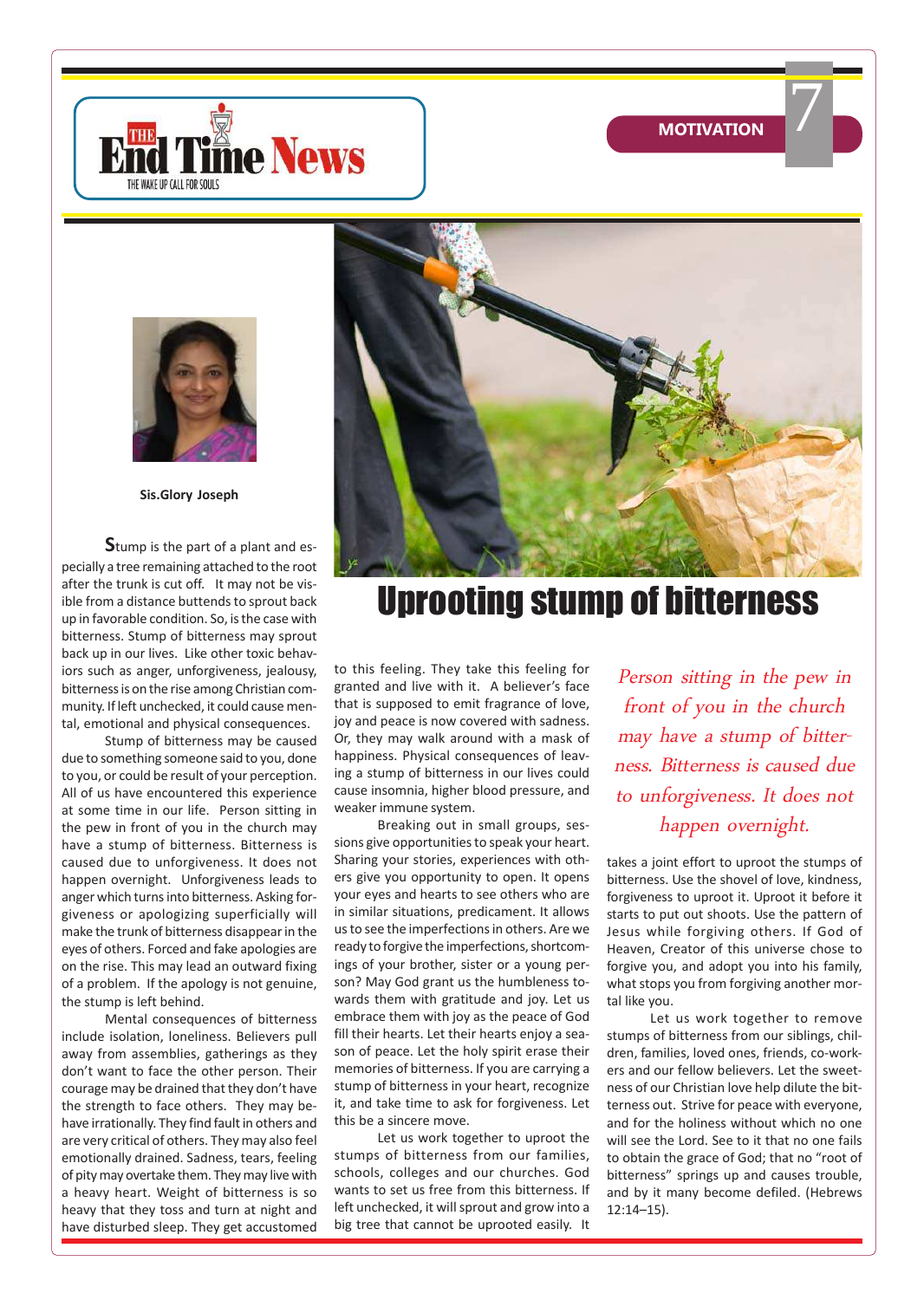

8

#### *FULL STORY ON* **- 10**

Cetin, also saying that "everyone's hearts beat for our Turkey."The Syriac Christian community will be paying for the building, which is expected to have a sanctuary with space for approximately 700 believers.

Erdogan has a controversial record when it comes to religious freedom for the Islamic country's small Christian minority.Last year, the Erdogan government garnered negative international attention for its detaining of American pastor Andrew Brunson under allegations that he was connected to a terrorist group that engaged in a failed coup in 2016.Brunson, who had lived in Turkey for more than 20 years, was eventually freed and returned to the United States after the Trump administration demanded his release.

#### *FULL STORY ON* **- 11**

tuary church."The word 'sanctuary' is not well-defined and that the Assembly does not have the authority to push Synods and congregations of the Church to take on the actions that many perceive a sanctuary to entail," Askegaard said."This puts us as a Church in the position of having the title of a sanctuary while not all parts of the body are willing to participate as a sanctuary facility."

Bishop Laurie Larson Caesar of the Oregon Synod defended the memorial, noting that her synod had already declared themselves a sanctuary body three years ago and had debated the many ways to define "sanctuary.""Finally, we decided adaptive leadership requires us to step out in faith and boldness for the sake of a gospel of liberating love, even when we can't define precisely or legally what that means," stated Bishop Caesar, adding that "there have been very few negative ramifications."

The ELCA's move to become a sanctuary body comes amid increased crackdowns on those living in the United States illegally by the Trump administration.

Last week, ICE raids took place across six cities in Mississippi, resulting in the arrests of an estimated 680 undocumented immigrants. Nearly half were released.U.S. Attorney for the Southern District of Mississippi Mike Hurst explained to the media that he believed the raids to be "the largest single-state immigration enforcement operation in our nation's history."

# **Sparkling Wisdom!**

\* "When you understand that life is a test, you realize that nothing is insignificant in your life." *— Rick Warren*

- \* "God does not give us everything we want, but He does fulfill His promises, leading us along the best and straightest paths to Himself."
	- Dietrich Bonhoeffer
- \* "God will meet you where you are in order to take you where He wants you to go." – Tony Evans
- v"Having the answers is not essential to living. What is essential is the sense of God's presence during dark seasons of questioning."
	- Ravi Zacharias
- \* Remember who you are. Don't compromise for anyone, for any reason. You are a child of the Almighty God. Live that truth."
	- LysaTerkeurst
- \*\*\*\*The hunger for love is much more difficult to remove than the hunger for bread." — Mother Teresa
- v"We don't think there's something wrong with one-year-old children because they can't walk perfectly. They fall down frequently, but we pick them up, love them, bandage them if necessary, and keep working with them. Surely our heavenly Father can do even more for us than we do for our children." — Joyce Meyer
- v"Whatever makes men good Christians; makes them good citizens." – Daniel Webster
- \* "Your potential is the sum of all the possibilities God has
	- for your life."Charles Stanley
- \* "He said "Love...as I have loved you." We cannot love too

much."*—* Amy Carmichael

GET IT ON

Google Play Download on the App Store





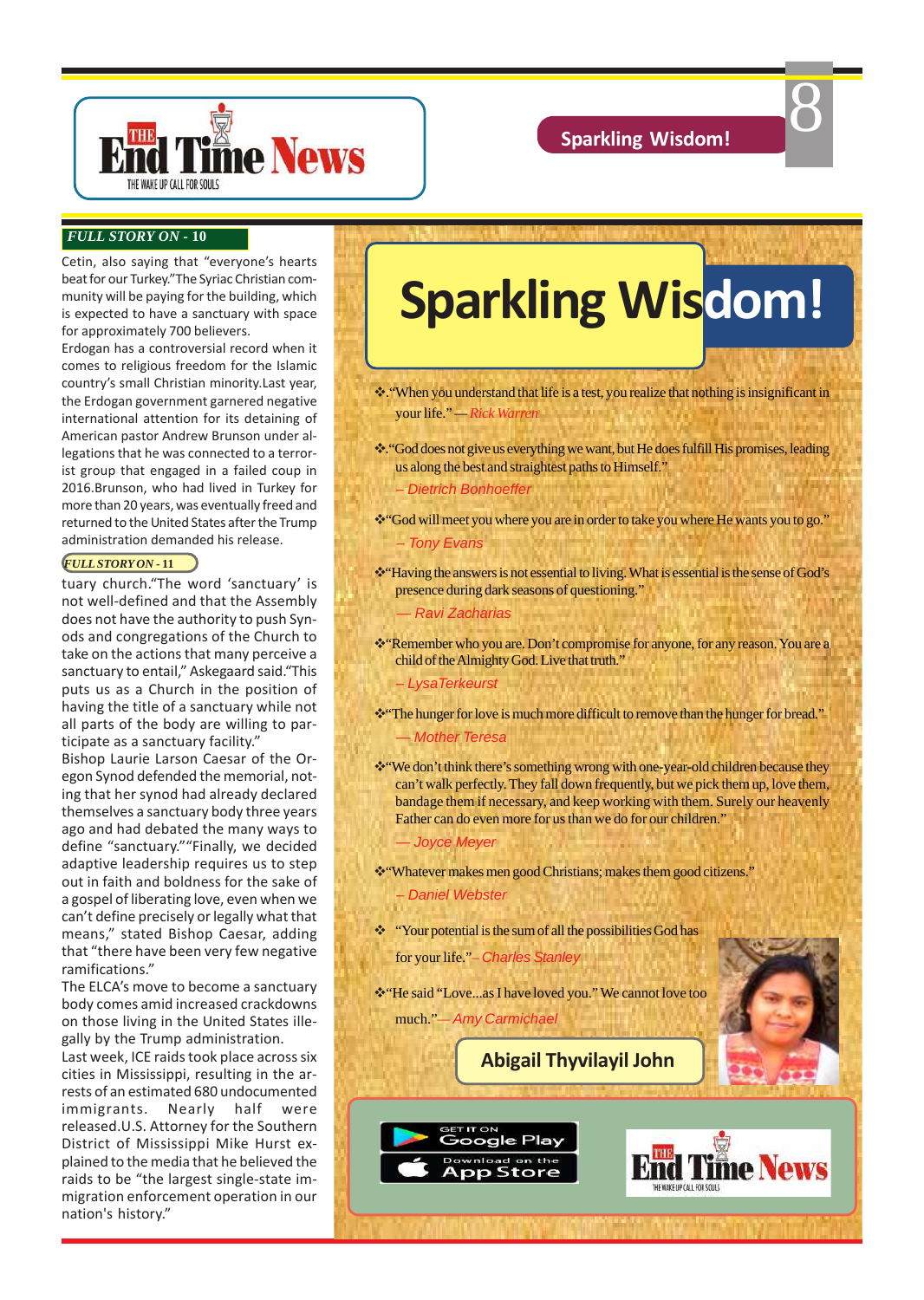



#### *FULL STORY ON* **- 01**

several times. In the Chinese version, that section is left out and every mention of the word Christ has been erased.

Asia News notes that the censorship of Christian religious elements isn't isolated to elementary schools. Several college professors also condemn classics containing religious words and confiscate them. Among these are The Count of Montecristo by A. Dumas, Resurrection by Lev Tolstoy, and Notre-Dame de Paris by Victor Hugo.

In 2018, China's ruling Communist Party implemented rules on religious practice and announced a five-year plan to make Christianity more compatible with socialism. Efforts to make the faith more "Chinese" reportedly included a rewrite of the New Testament using Buddhist scripture and Confucian teachings to establish a "correct understanding" of the text.

Recently, Vice President of America, Mike Pence, met with an interfaith coalition of religious freedom advocates to discuss what the United States can do to hold China accountable as it continues to persecute religious believers.

"Up until this point, the United States never had a strategy against China's violations of human rights," David Curry, head of the international Christian persecution advocacy group Open Doors USA, said. "They've recognized them as a country particular concern, but it's not escalated. And there haven't been any punishments directly associated with it. So we think that might be something they would consider, as far as punishments go."Open Doors USA ranks China as the 27th worst nation in the world when it comes to Christian persecution on its 2019 World Watch List.

## **BURMESE CHRISTIANS RELEASED AFTER 6 MONTHS OF DETENTION**



The rebel faction Arakan Army in Myanmar has released 52 villagers from the predominantly Christian Khumi community in the Western Chin state after they were detained for six months in a border camp.

A Christian Radio reported the release last week, citing a local pastor and the Arakan Army. The Khumi villagers were abducted in February from their communities following a battle with Myanmar's military troops. Although the Khumi Affairs Consultative Council accused the Arakan Army of taking the villagers by force, the rebel group vehemently denied that accusation.

In April, a spokesperson for the rebel faction said the Arakan Army helped the villagers flee to safety after fighting in Chin's Paletwa township. The spokesperson claimed that the Arakan Army did not take the villagers by force. Fifty-four villagers were initially said to have been detained by the Arakan Army but two villagers were able to escape. KACC chairman Kyaw Nyein said in April that the villagers who escaped said the rest of the

villagers were being held at an Arakan Army outpost along the border of Myanmar, India, and Bangladesh.

9

As per the radio news, the Arakan Army released the Khumi villagers and sent them to community leaders in the OhntheeWa village. The released villag-

ers are expected to stay at an internally displaced persons camp in Meezar. "They said that all have been released," Pastor Moses told Radio Free Asia.

The release of the villagers was praised by the U.S.-based persecution watchdog and charity International Christian Concern.

"For the Chin captives who were held against their will for months, this is definitely encouraging news that they could finally return home," ICC Regional Manager Gina Goh said in a statement. "We rejoice with them and their loved ones. However, the AA should not have taken them in the first place. Civilians have the right to live without fear despite ongoing armed conflicts between the AA and Tatmadaw According to the Joshua Project, the Khumi community in Myanmar is about 66,000 in population with 80 percent being Christian".

Myanmar, a Buddhist-majority country, ranks as the 18th-worst persecutor of Christians in the world, according to Open Doors USA's 2019 World Watch List.

# **HILLSONG FAME CHRISTIAN LYRICIST MARTY SAMPSON RENOUNCES FAITH**



**UPPENDENT STORY ON** - 10

Marty Sampson, a prolific worship music writer known for his work with Hillsong Worship, Hillsong United, Delirious and Young & Free, revealed he is losing his faith and believes Christianity is "just another religion." "Time for some real talk," the Australian writer wrote in a since-deleted

post on Instagram. "I'm genuinely losing my faith, and it doesn't bother me. Like, what bothers me now is nothing. I am so happy now, so at peace with the world. It's crazy."

"This is a soapbox moment so here I go … How many preachers fall? Many," he continued. "No one talks about it. How many miracles happen. Not many. No one talks about it. Why is the Bible full of contradictions? No one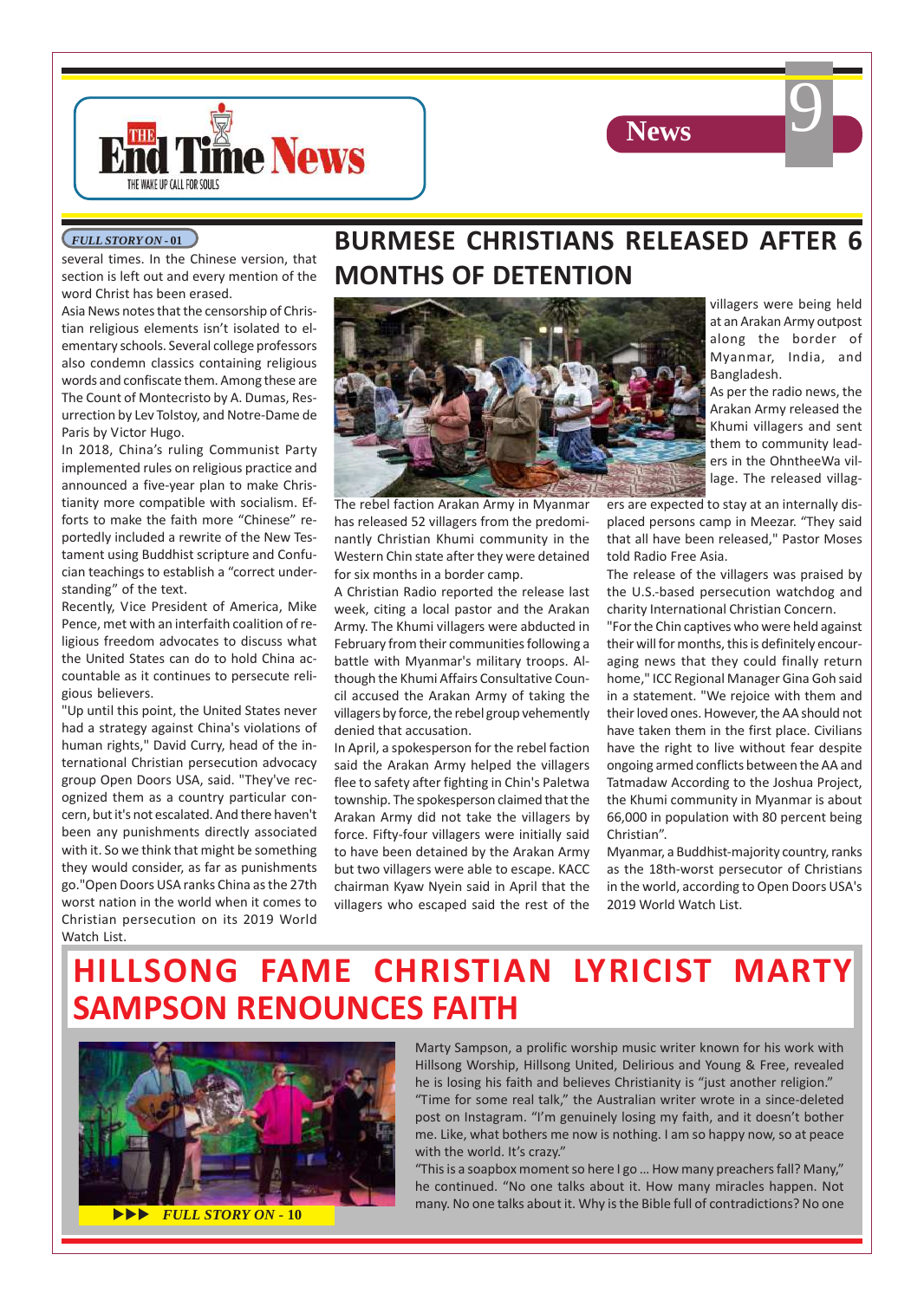



# **THE FOUNDATION STONE LAID FOR NEW CHURCH IN TURKEY SINCE 1923; PRESIDENT OVERSEES!**

Turkish President Recep Tayyip Erdogan oversaw a ceremonial laying of the foundation stone for the construction of the first new church building in Turkey in nearly a century.In a ceremony held Saturday in Istanbul, Erdogan celebrated the beginning of construction for the new church, which will serve the local Syriac Christian community and will be the first new church built in Turkey since the nation became a republic in 1923.

In his remarks at the ceremony, Erdogan championed tolerance for minority communities in the Muslim-majority nation, declaring that "this country, this state belongs to everyone.""It is the Turkish republic's duty to meet the need for space to worship for the Syriac community, who are the ancient children of this geography," stated Erdogan."Anyone who has affection for, contributes to and is loyal to Turkey is a firstclass citizen. There are no barriers to anyone in politics, trade or any other area."

#### **EULL STORY ON - 09**

talks about it. How can God be love yet send four billion people to a place, all 'coz they don't believe? No one talks about it. Christians can be the most judgmental people on the planet—they can also be some of the most beautiful and loving people. But it's not for me."

The "All I Need Is You" writer said he's "not in" anymore and desires "genuine truth.""Not the 'I just believe it' kind of truth," he wrote. "Science keeps piercing the truth of every religion. Lots of things help people change their lives, not just one version of God. Got so much more to say, but for me, I keeping it real. Unfollow if you want, I've never been about living my life for others."

Christianity "just seems to me like another religion at this point," Sampson said.

"I could go on, but I won't," he wrote. "Love and forgive absolutely. Be kind absolutely. Be generous and do good to others absolutely. Some things are good no matter what you believe. Let the rain fall, the sun will come up tomorrow."

Sampson's announcement, accompanied by a picture of Sampson pulling down the temple pillars as described in the Bible, sparked an outpouring of responses on social media.



The church will be constructed in the Istanbul neighborhood of Yesilkoy, located in the Bakirköy municipality. According to Erdogan, the church should be completed within the next two years.Plans to construct the church were first announced in January, with Yusuf

#### **EVLL STORY ON - 01**

group Solidarity of Victims of Violations of Freedom of Religion and Beliefs, told the news agency that permit revocation is an indication that "the state is defenseless against pressure by intolerant groups." The church's pastor, TigorYunusSitorus, told that he asked members to attend services at other churches. He did not want to issue a statement in order to avoid worsening the atmosphere for the community's Christians.

According to the Christian persecution watchdog Open Doors USA, Christians make up about 12 percent of Indonesia's 266 million majority-Muslim population. The country ranks as the 30th worst country in the world when it comes to Christian persecution, according to Open Doors USA's 2019 World Watch List. "Although Indonesia's constitution promotes religious freedom, Islamic extremist groups are becoming more influential in pushing for an Islamic nation," an Open Doors factsheet on Indonesia states. "Some regions of Indonesia already operate under Islamic law (Sharia), which poses a threat to Christians and other religious minorities."

Cetin, the Syriac Orthodox Church's metropolitan for Istanbul and the capital Ankara, supporting the decision."We're proud of living under the Turkish flag in this land," stated

#### *FULL STORY ON* **- 08**

In addition to extreme persecution against Muslim converts to Christianity and discrimination against Christian children in schools, Open Doors notes that churches in Indonesia are "hard to build." "[E]ven if congregations manage to fulfill all the legal requirements, local authorities can still deny them permission," the fact sheet reads.

As Christians face various forms of persecution in Indonesia, a number of Christians have been jailed on claims they violated blasphemy laws by insulting Islam or its prophet, Muhammad. In 2017, the then-sitting governor of Jakarta, who is Christian, was jailed on the false charge that he insulted Islam during a campaign visit. The accusation is related to a doctored video that came during the middle of his hotly-contested re-election campaign.

In its 2018 annual report, the U.S. Commission on International Religious Freedom criticized the federal government of Indonesia for not intervening whenever "provincial and local governments enact unconstitutional regulations or policies that exacerbate religious divisions."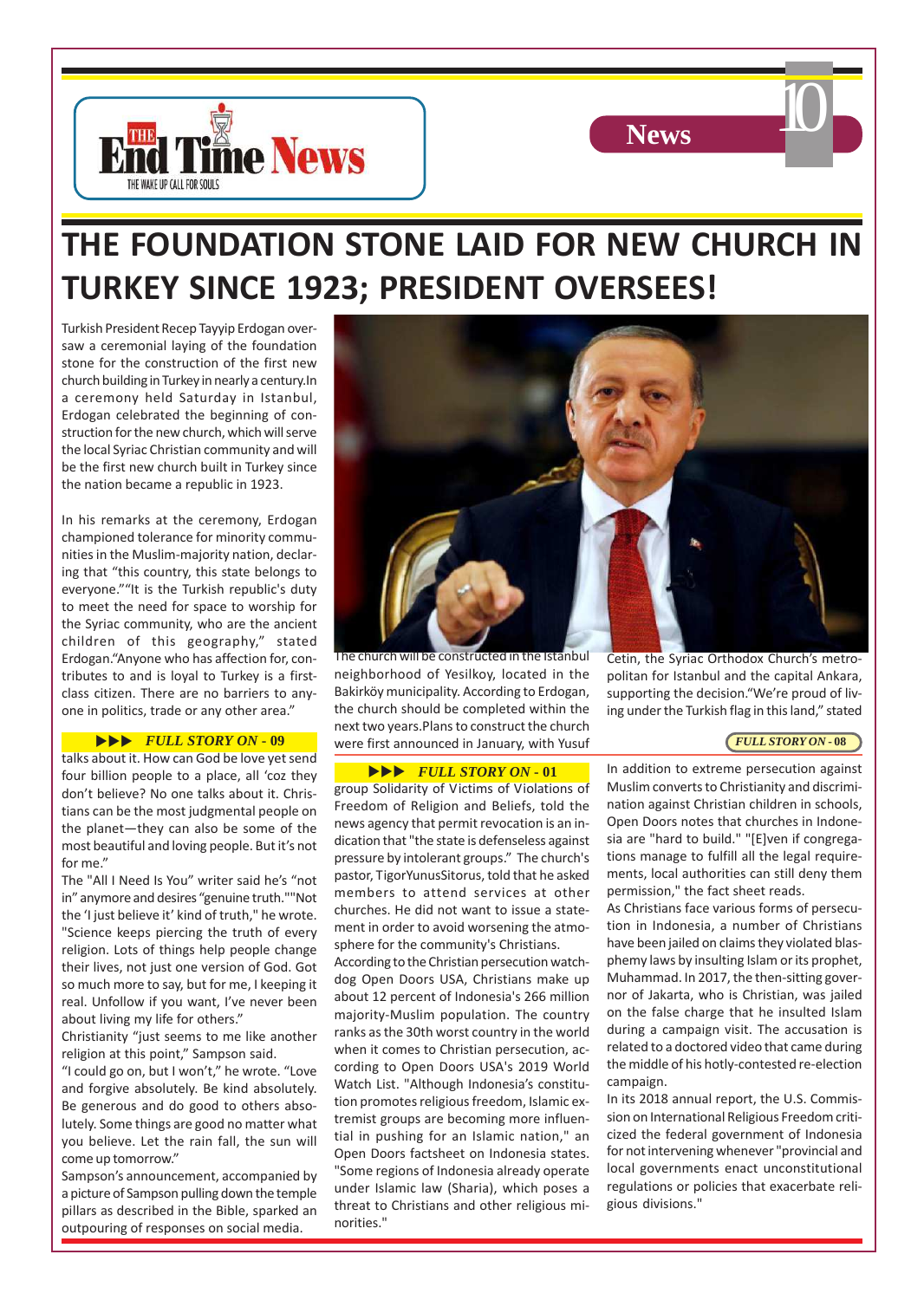



# **BELIEVER WIFE CHANGED ME: CHANCE THE RAPPER**

Chance the Rapper, whose real name is Chancelor Jonathan Bennett, says his wife's decision to get baptized and abstain from sex during a separation before they got married

saved his life.The Chicago native was a guest on Queen Radio on Apple Music's Beats 1 hosted by Nicki Minaj to discuss his new album The Big Day. In the interview he opened up about his relationship with his long time love, Kirsten Corley, who he recently married.

During the interview, Minaj lauded Chance and Kanye West for publicly sharing

their Christian faith. She also revealed that she was recently with West who told her that he's a "born-again Christian."

Chance then got candid with Minaj and said his wife "saved" him by abstaining from sex."I need you to hear one song on my album that has my best verse that I written in my life,"

he said. "It's called 'we go high.'"

"I explain that my wife literally saved my life by becoming celibate and going and getting baptized." he said, admitting that before he



witnessed her commitment to faith he never really knew where his strength came from. "It changed her life, obviously. But we talking about me right now. It changed my life, for real. Now I know exactly where my strength comes from," he declared. Chance's awakening came after he completed his Grammy Award-winning album Coloring Book while he and Kirsten were separated. "This is all after Coloring Book, after I proclaimed that I love Jesus, and all that stuff," he revealed. "You're never fully, fully sancti-

> fied, so I had to keep figuring it out. I had to do the Grammy's by myself. I had to do a lot by myself. Then when my girl was gracious enough to have me back, it changed my whole life."

> The 26 year old declared that he's now discovered who to turn to when he's in despair.

> "The other day I was lower than I ever been. I know the caricature of me is super positive. I was lower than I ever felt in my life, and I really had to get down on [my] knees and be like, 'I know

I can't solve this problem by myself.' So I'm here right now happier than I ever been."

Chance and his wife are now happier than ever, he said. The couple have a 3-year-old daughter together and another child on the way.

## **LUTHERAN DENOMINATION DECLARES ITSELF A 'SANCTUARY CHURCH' FOR MIGRANTS**



The Evangelical Lutheran Church in America passed a measure declaring their entire denomination a "sanctuary church" for migrants, including those who entered the United States illegally. At the ELCA Churchwide Assembly on 07- 08-19 in Milwaukee, Wisconsin, the 3.4 million-member mainline Protestant denomination approved a resolution, or "memorial," making themselves a "sanctuary church."The vote came by a clear majority of the voting delegates raising green cards and reportedly made the ELCA the first denomination in North America to identify as a sanctuary body.

In a press release announcing the result of the memorial, the ELCA noted that earlier in the day, Presiding Bishop the Reverend Elizabeth Eaton and about 700 Assembly members held a march and prayer vigil

outside the nearby Milwaukee Immigration and Customs Enforcement office."The march addressed concerns about the human rights of migrant children and families entering the U.S. along the southern border," stated the ELCA.

"Through the ELCA's initiative, Accompanying Migrant Minors with Protection, Advocacy, Representation and Opportunities (AMMPARO), this church is committed to work toward just and humane policies affecting migrants in and outside

#### the U.S."

The memorial was not without its critics. David Tindell of the Northwest Synod of Wisconsin spoke against the measure, arguing that they should be mindful of "the rule of law" and that there are better venues for change in immigration reform."The rule of law is clear when it comes to immigration. It may not be the law that we necessarily like and it may not be enforced the way we would necessarily like, but it is still the law. We must be mindful of that," said Tindell."When we want something to be changed in this country in terms of a law, we have the means to do that through our elected representatives."

Thomas Askegaard of the Arkansas-Oklahoma Synod explained that he believed the memorial failed to go far enough in its goal to make the denomination a sanc-

*FULL STORY ON* **- 06**